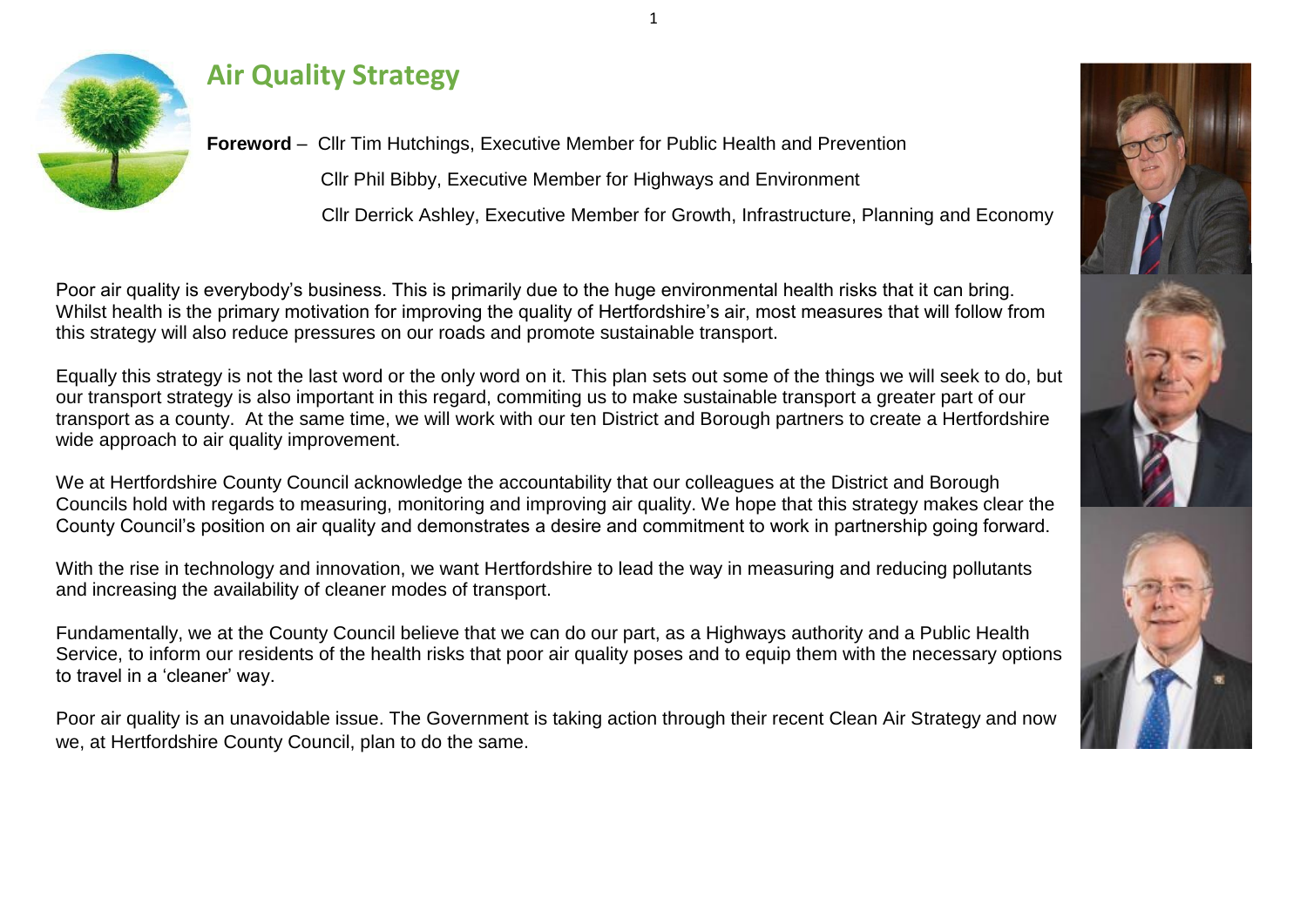#### **Executive Summary**

The purpose of this document is to set out, at a strategic level, the County Council's position on air quality.

This document has been developed across several departments and services within the County Council. Namely, Public Health, Environment and Infrastructure. The County Council has also engaged with partners across the District and Borough Councils in the process of developing this document.

The responsibilities and actions that belong to the District and Borough Councils, as well as their working relationship with the County Council, will be developed at a later date as part of a county-wide Air Quality Strategy.

Air quality has been of increasing prevalence within national and local media and is an undeniable risk to the population's health. Therefore, as a Highways authority and a Public Health Service, the County Council is legally, morally and logistically obliged to ensure that, as an organisation, we are doing all that we can to improve the air quality of Hertfordshire.

This document includes our strategic vision, aims and objectives that will hold us, as a County Council, to account in playing our part in improving air quality for Hertfordshire. The document also provides a summary of the scientific challenges around air quality, as well as the legal framework within which we can operate.

Finally, this document acknowledges the work of the District and Borough Councils through their monitoring of air pollution and the improvement of any designated Air Quality Management Areas (AQMAs). This will help the County Council target our supportive efforts more effectively as we can see where the issues are and the causes.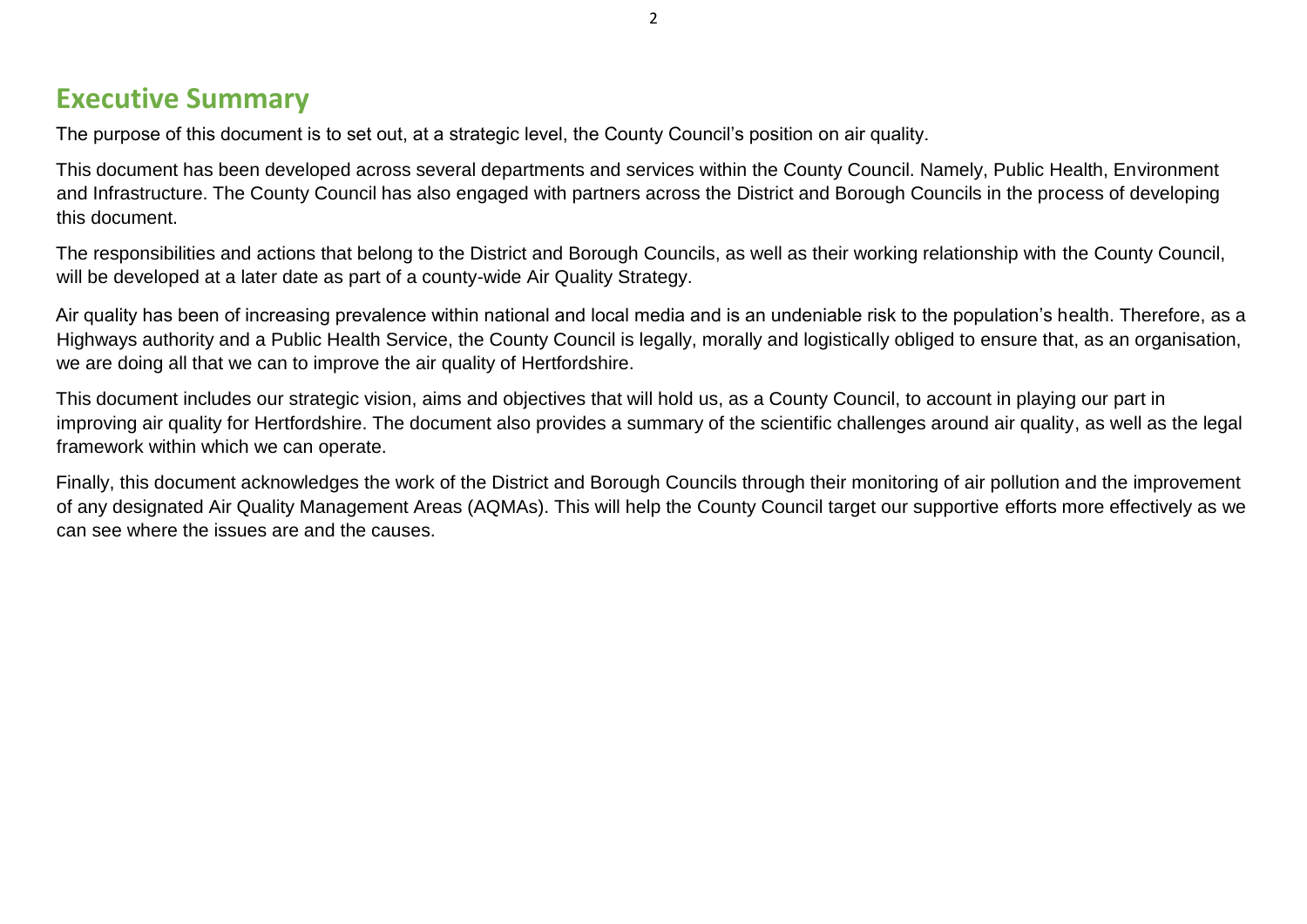#### **Contents**

Foreword

Executive Summary

Contents Page

Vision, Aims and Objectives

**Context** 

The Scientific Challenge

The Law, National Policy and Guidance

Hertfordshire's Air Quality

Pollution Monitoring in Hertfordshire

What is Hertfordshire County Council Currently Doing for Air Quality?

Ownership of Air Quality within Hertfordshire County Council

Meeting our Objectives

Appendix 1: Air Quality Management Area Locations in Hertfordshire

Appendx 2: AQMA Monitoring by Pollutant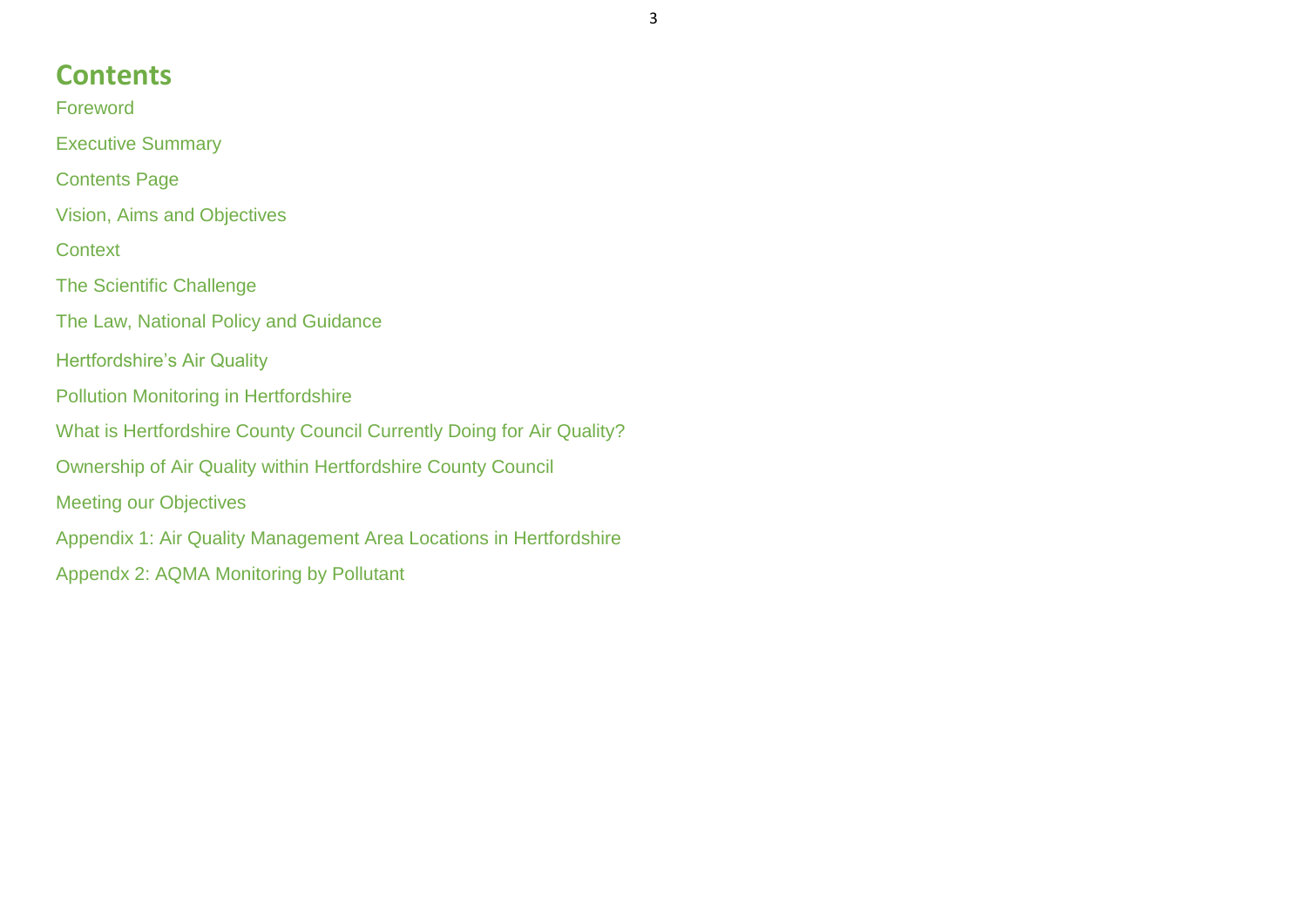## **Vision:** Clean Air for All

#### **Aims:**

- To achieve clarity on the role of County Council in improving the quality of air within Hertfordshire and the surrounding areas
	- o As air quality is an agenda that spreads across the functions of the County Council, we want to be able to offer our staff, our partners and the residents of Hertfordshire a clear understanding of how we, as a County Council, can use our Highways officers, Public Health Service and planners, amongst others, to improve Hertfordshire's air quality.
- To achieve a clear and consistent relationship with our partners in tackling this important agenda
	- o The legal obligations and responsibilities around air quality primarily sit with lower tier authorities, however we will work to be a reliable and resourceful partner to our colleagues at the District and Borough councils when working towards cleaner air for Hertfordshire.
- To achieve an improvement in Hertfordshire's air quality through the work that we do. We want Hertfordshire to continue to be a county that our residents and visitors enjoy. We want everybody to feel safe in the knowledge that the air that they are breathing is clean.

## **Our strategic objectives:**

- To gain a stronger understanding of the air quality issues within Hertfordshire.
- To ensure that air quality is an integral part of everything that we do
- To develop a productive relationship with partners, in particular the District and Borough Councils, to achieve positive air quality outcomes.
- To create clear leadership on air quality
- To establish a coherent workstream on air quality, including clarification on roles and responsibilities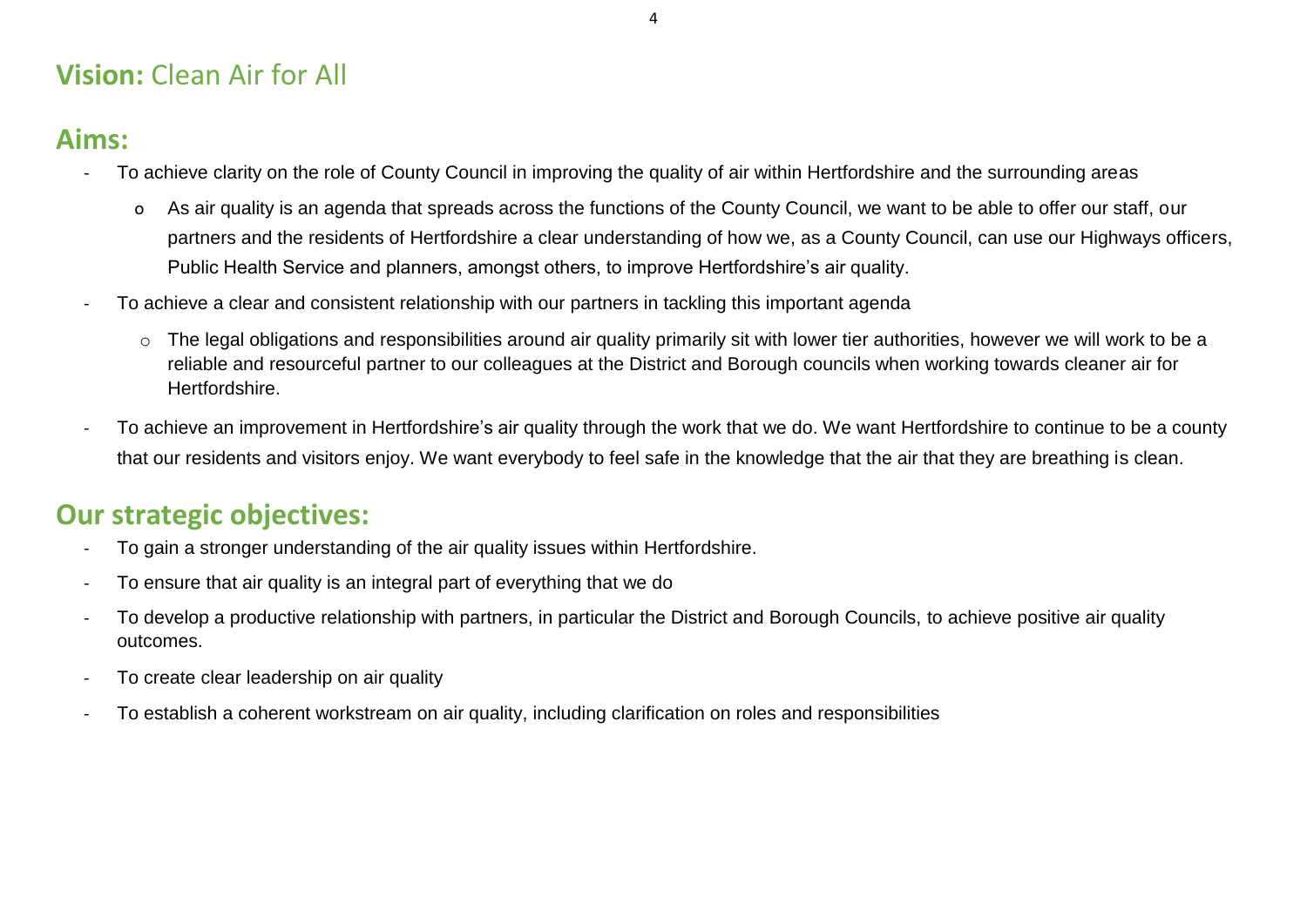#### **Context**

On the 23<sup>rd</sup> January 2018, the County Council hosted an Air Quality Seminar. This was attended by a combination of County Council and District and Borough councillors and officers. The conclusion of this event was that all eleven authorities within Hertfordshire would come together and establish a 'county-wide' strategic positon on air quality. Prior to this work taking place, it has been agreed that the authorities should first consider and solidify their own position. For the County Council, this document hopes to do exactly that, and is accompanied by an Implementation Plan which hopes to put the aims of objectives of this strategy into action.

In 2015, an Air Quality Strategic Plan was written by Public Health. This primarily looked at a specific pollutant - PM<sub>2.5</sub> - and therefore had a narrower focus. It is also now in need of review. The aim of this document is to take a more holistic view to the air quality agenda.

This Strategy sits as a supporting document to the Local Transport Plan<sup>1</sup>, a document that looks at how transport can deliver a positive future for Hertfordshire. It also meets priorities identified in the Public Health Strategy 2017-2021<sup>2</sup>, specifically its commitment to reduce health inequalities within Hertfordshire and to continue to '*support a multi-agency approach to ensure good air quality in Hertfordshire'*.

Hertfordshire's Health and Wellbeing Strategy is committed to optimising health and wellbeing within Hertfordshire and tackling the social determinants of health, which our work to address poor air quality will underpin. This work also meets a number of priorities set out in the County Council Corporate Plan.

| Priority                     | <b>Air Quality Relevance</b>                                                                                                                                          |  |
|------------------------------|-----------------------------------------------------------------------------------------------------------------------------------------------------------------------|--|
| Opportunity to be Health and | Reducing levels of pollutants within the air that we all breathe, particularly                                                                                        |  |
| Safe                         | when in cars and travelling. Reducing the number of people that go on to                                                                                              |  |
|                              | develop diseases such as lung cancer and cardiovascular complications.                                                                                                |  |
| Opportunity to Thrive        | Promoting the use of green space within Hertfordshire and encouraging the<br>use of public transport, thus becoming a cleaner and healthier county.                   |  |
| Opportunity to Prosper       | Will promote a more efficient transport network, encouraging reduced<br>congestion and reliable public transport. Both of which are essential for<br>economic growth. |  |
| Opportunity to Take Part     | Engaging schools, local businesses and other partners in schemes and<br>initiatives which will make Hertfordshire's air cleaner.                                      |  |

#### **Corporate plan:**

 $\overline{a}$ 

<sup>&</sup>lt;sup>1</sup>https://www.hertfordshire.gov.uk/services/recycling-waste-and-environment/planning-in-hertfordshire/transport-planning/local-transport-plan.aspx

<sup>&</sup>lt;sup>2</sup> <https://www.hertfordshire.gov.uk/services/health-in-herts/news-events-and-campaigns/new-public-health-strategy.aspx>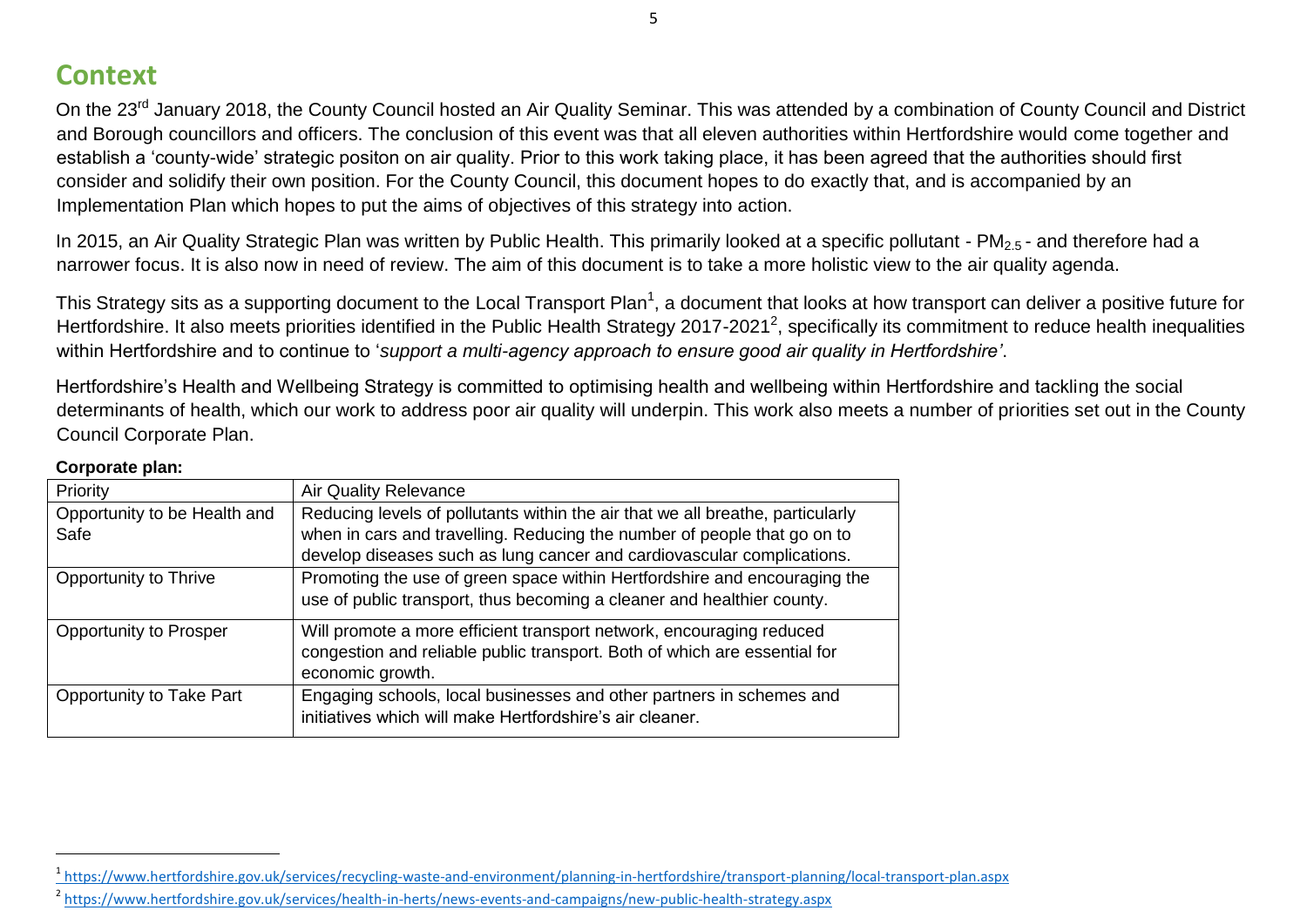#### **The Scientific Challenge**

According to the Department for Environment, Food & Rural Affairs (DEFRA), poor air quality is the largest environmental risk to our health. There is increasing evidence that poor air quality is a significant contributor to preventable illnesses and early deaths. Whilst legal limits of air pollutant levels are in place, there is no 'safe level' and health effects can be seen below these limits. Indeed, a recent annual report from the Chief Medical Officer clearly stresses that '*addressing pollution is…disease prevention*.'<sup>2</sup>

The most important primary air pollutants are *particulate matter (PM)* and *nitrogen dioxide (NO2)*.

Nitrogen dioxide is a gas that is produced with nitric oxide (NO) by combustion processes and together they are often referred to as oxides of nitrogen (NO<sub>x</sub>). On average around 80% of NO<sub>x</sub> emissions in areas where the UK is exceeding EU NO<sub>2</sub> limit values are due to transport<sup>3</sup>. The largest source is emissions from diesel light duty vehicles (cars and vans) and there has been significant growth in these vehicle numbers over the last 10 years. DEFRA has estimated that  $NO<sub>2</sub>$  contributes to shortening lives by an average of around 5 months.

Particulate Matter comprises micron sized particles (a micron is 1000<sup>th</sup> of a millimetre) and is studied in three main size fractions; PM<sub>10</sub>, PM<sub>2.5</sub> and PM<sub>0.1</sub>. Particulate Matter can be composed of particles from combustion products; from abrasion of engine components, brakes and tyres on road surfaces, generated during construction and agricultural processes, as well as components generated by chemical reactions in the air. However, much particulate matter in urban pollution hotspots, particularly those close to roads, derives from traffic sources and comprises soot, part-burnt diesel and petrol compounds that form benzene-based carcinogens, heavy metals, silica, bitumen, rubber and other organic waste matter from road surfaces.

There are several social and biological factors that determine one's vulnerability to the effects of poor air quality. For example, the Hertfordshire Joint Strategic Needs Assessment (JSNA)<sup>4</sup> has identified that areas of increased deprivation are more likely to experience poorer air quality due to less green space, poorer housing (which creates poor indoor air quality) and the fact that moving out of the area is difficult and unaffordable.<sup>6</sup>

#### **The Law**

 $\overline{a}$ 

Section 82 of the Environment Act 1995 provides that every local authority shall review the air quality within its area, both at the present time and the likely future air quality. In two-tier local government areas such as Hertfordshire, this duty sits with the District and Borough Councils.

 $^2$  Annual Report of the Chief Medical Officer 2017, Health Impacts of All Pollution – what do we know?

[https://www.gov.uk/government/uploads/system/uploads/attachment\\_data/file/684962/CMO\\_Annual\\_Report\\_2017\\_\\_Health\\_Impacts\\_of\\_All\\_Pollution\\_what\\_do\\_we\\_know.pdf](https://www.gov.uk/government/uploads/system/uploads/attachment_data/file/684962/CMO_Annual_Report_2017__Health_Impacts_of_All_Pollution_what_do_we_know.pdf)

<sup>3</sup> *Improving air quality in the UK: Tackling nitrogen dioxide in our towns and cities.* Defra 2015.

[https://www.gov.uk/government/uploads/system/upploads/attachment\\_dta/file/486636/aqplan-2015-overview-document.pdf](https://www.gov.uk/government/uploads/system/upploads/attachment_dta/file/486636/aq-plan-2015-overview-document.pdf)

<sup>&</sup>lt;sup>4</sup> <https://www.hertfordshire.gov.uk/services/health-in-herts/news-events-and-campaigns/new-public-health-strategy.aspx> <sup>6</sup>

Royal College of Physicians. Every Breath We Take: The Lifelong Impact of Air Pollution.; 2016.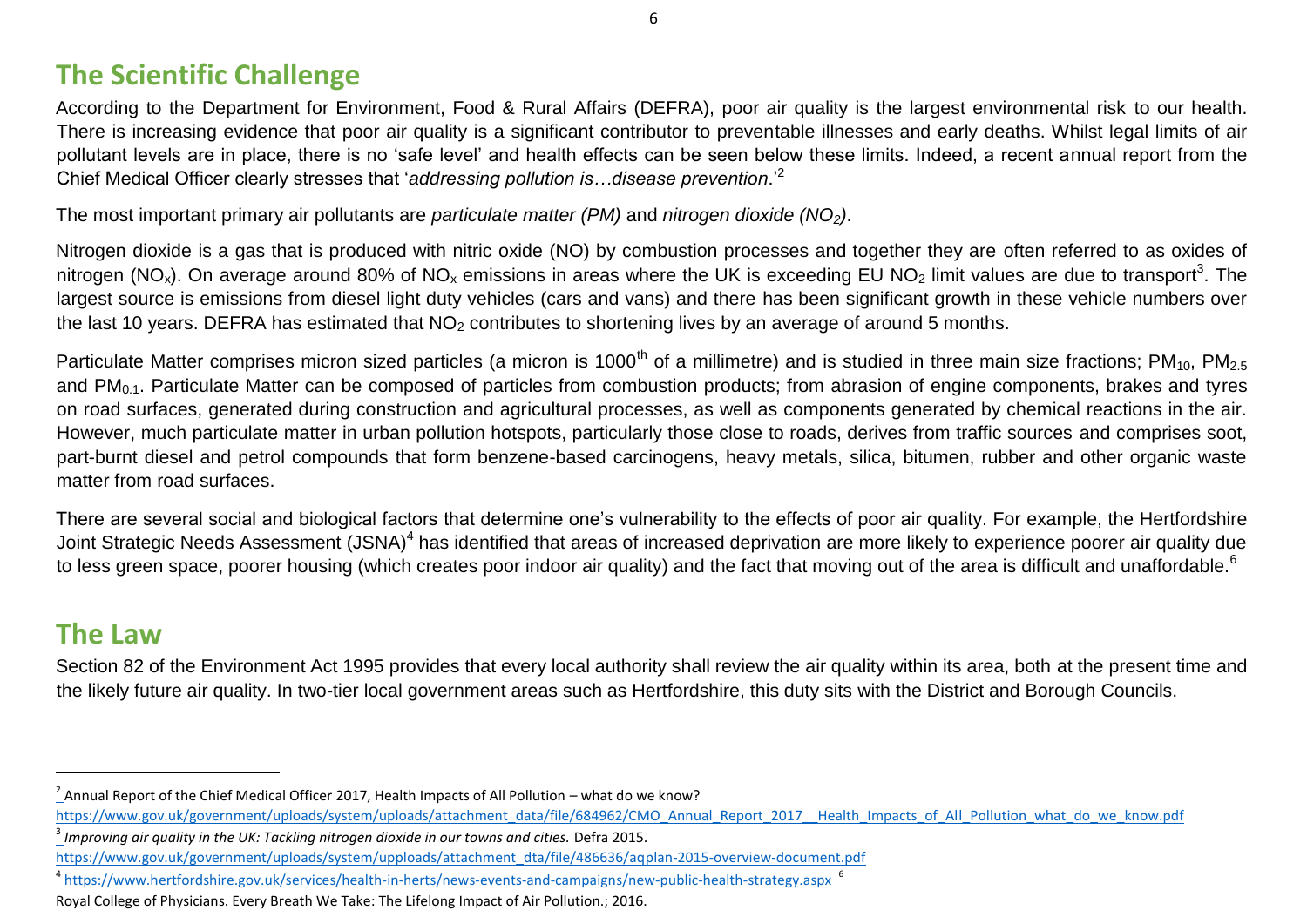Section 83 requires these local authorities to designate an Air Quality Management Area (AQMA) where air quality objectives are not being achieved (or are not likely to be achieved) as set out in the Air Quality (England) Regulations 2000. Once designated, Section 84 requires the local authority to develop an Action Plan detailing remedial measures to tackle the problem within the AQMA.

There are obligations placed on the County Council however – detailed in the 2016 Defra Local Air Quality Management guidance<sup>5</sup>. In summary, the district/borough councils are accountable for monitoring air quality, designating AQMAs, preparing the annual reports and Action Plans. However, the Secretary of State expects county councils to actively engage at all stages of review, assessment and action planning, and ensure that all necessary measures to address air pollution in their local area are included.

#### **National Policy and Guidance**

The recent publication of the Government's Clean Air Strategy<sup>6</sup> sets out how the government will work to implement its 25-year environment plan, alongside its clean growth proposals. The cross government plan is published by the Departments for Business, Energy and Industrial Strategy, Environment, Food and Rural Affairs, Transport, the Health and Social Care, the Treasury, and the Ministry of Housing, Communities and Local Government. Officers believe that this is a clear indication that poor air quality can only be tackled across services, departments and disciplines – an issue recognised very early on in our work to develop the County Council response.

The Government Clean Air Strategy details a raft of new powers for local authorities and sets out a number of options which could be included in the Draft Environment (Principles and Governance) Bill 2018, although it is (at he time of writing) unclear who these duties would fall on within councils, nor how they would be funded. The Clean Air Strategy focusses on the importance of facilitating the sharing of best practice and knowledge between local authorities.

February 2019 saw the publication of the National Institute for Clinical Excellence (NICE) Quality Standard for outdoor air pollution and health, describing high-quality actions in priority areas for improvement. The standard is endorsed by The Department of Health and Social Care as required by the Health and Social Care Act (2012) builds on the 2017 publication of NICE air pollution guidance NG70<sup>7</sup>.

Public Health England published a review of interventions to improve outdoor air quality and public health in March 2019<sup>8</sup>, and was unequivocal in stating that the evidence for effective air quality interventions is developing all the time and can face challenges and limitations. This Strategy and Implementation Plan is mindful of this and recognises that ambition is of equal importance as setting out a public strategy that is achievable. The PHE review sets out a number of clear principles, which will further guide the development of the Implementation Plan, including:

| Local authorities need to work together                        | Effective strategies require a coherent approach                                 |
|----------------------------------------------------------------|----------------------------------------------------------------------------------|
| Everyone has a role to play                                    | It is better to reduce air pollution at source than to mitigate the consequences |
| Improving air quality can go hand in hand with economic growth | As action is taken some groups may need particular support                       |

 $\overline{a}$ 

<sup>5</sup> <https://laqm.defra.gov.uk/documents/LAQM-PG16-April-16-v1.pdf>

<sup>6</sup> <https://www.gov.uk/government/publications/clean-air-strategy-2019>

<sup>7</sup> <https://www.nice.org.uk/guidance/ng70>

<sup>&</sup>lt;sup>8</sup> [https://assets.publishing.service.gov.uk/government/uploads/system/uploads/attachment\\_data/file/784055/Review\\_of\\_interventions\\_to\\_improve\\_air\\_quality.pdf](https://assets.publishing.service.gov.uk/government/uploads/system/uploads/attachment_data/file/784055/Review_of_interventions_to_improve_air_quality.pdf)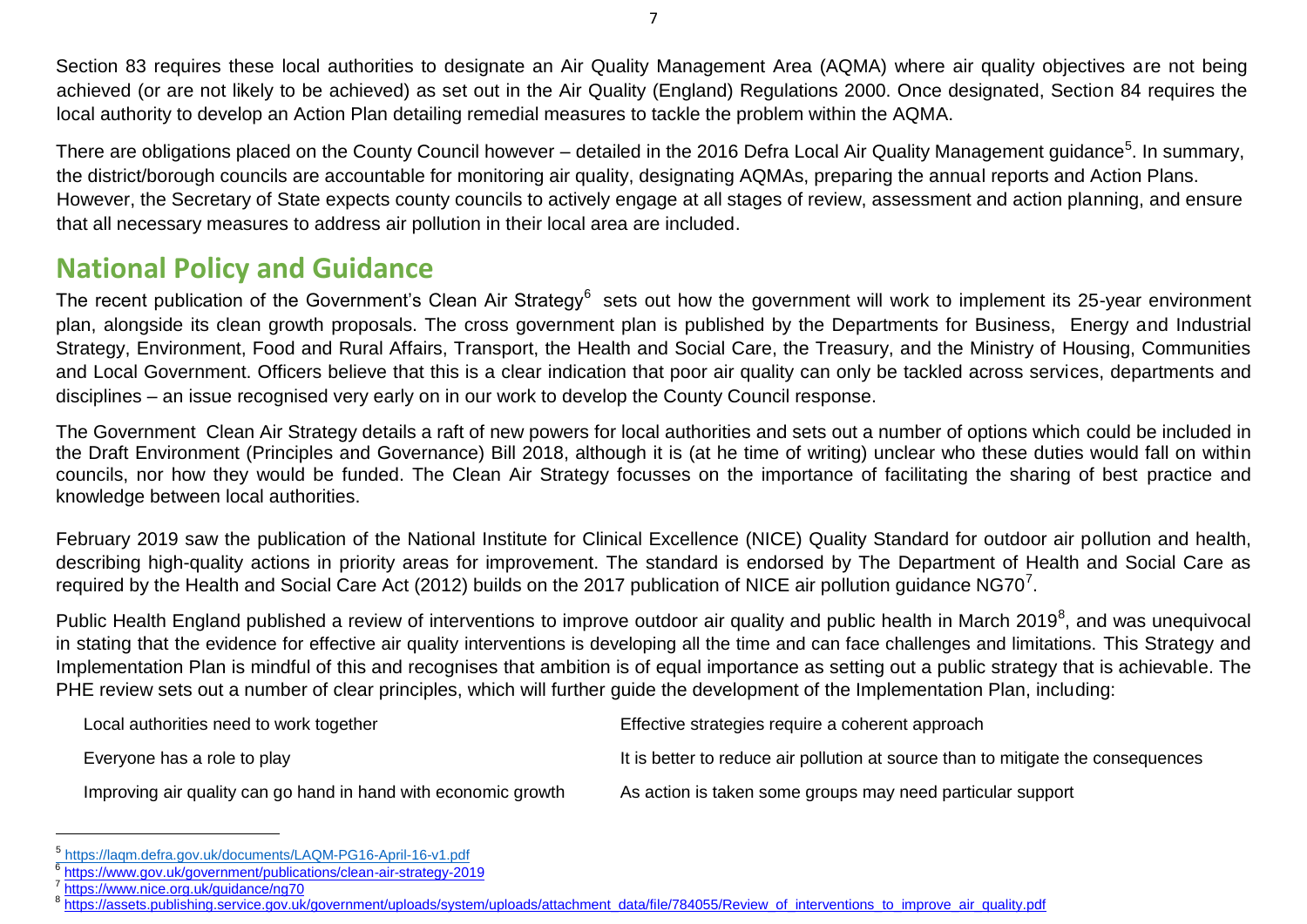#### **Hertfordshire's Air Quality**

At the time of writing (March 2019), there are **31 Air Quality Management Areas** (AQMAs) across Hertfordshire, 10 of which are on major roads and fall under Highways England responsibilities. The remaining AQMAs relate to roads for which the County Council is the highway authority. A map of these locations is included in Appendix 1.

The current challenge within Hertfordshire is that we only have realtime monitoring in certain parts of the county, and this mainly takes place in the AQMAs. There may be a public health problem even where there isn't an AQMA, however there is no local health data that can demonstrate cause and effect.

In 2015, the Hertfordshire Public Health Service funded 10 real-time PM<sub>2.5</sub> monitors and these have collected data since 2016. Data to date has indicated two important things. Firstly, that moderate/high air pollution typically occurred in the winter and, secondly, that DEFRA modelled PM<sub>2.5</sub> concentrations were largely consistent with those being measured. This data provides limited interpretive benefit but does give us a useful baseline.

In December 2017, a Joint Strategic Needs Assessment was created on air quality within Hertfordshire. This found that in 2011, Hertfordshire had a higher mean concentration of fine particulate matter than England and whilst in 2015, both Hertfordshire and England's mean concentration had fallen, Hertfordshire was still higher than England's average.

The Air Quality Management Areas in Hertfordshire are very specific locations (see location map in Appendix 1 and AQMA pollutant monitoring table in Appendix 2) which can be as small as a junction, and that have been identified as meeting certain criteria and pose an issue with regards to air quality. Appendix 2 does not list every monitoring location, just those that are declared AQMAs; nor does it list monitoring locations that are the responsibility of other statutory bodies (e.g. Highways England).

All of Hertfordshire's District and Borough Authorities' are meeting their duties under the Environment Act. Whilst some may not have declared AQMAs, all monitor air quality in a range of locations. All continuous Hertfordshire monitoring data is available at [https://www.airqualityengland.co.uk/local-authority/?la\\_id=408.](https://www.airqualityengland.co.uk/local-authority/?la_id=408)

It is also worth noting that each of these local authorities are monitoring ambient nitrogen dioxide ( $NO<sub>2</sub>$ ) through diffusion tubes which are installed in a variety of locations across the district/borough. A weakness of these tubes is that they only monitor background pollution and therefore only provide a general indicator of pollution levels.

The Department for Environment, Food & Rural Affairs (DEFRA) also have an Automatic Urban and Rural Network (AURN) running across the country which monitors oxides of nitrogen (NOx), sulphur dioxide (SO2), ozone (O3), carbon monoxide (CO) and particles (PM10, PM2.5). There is, however, an extremely limited presence of this network within Hertfordshire.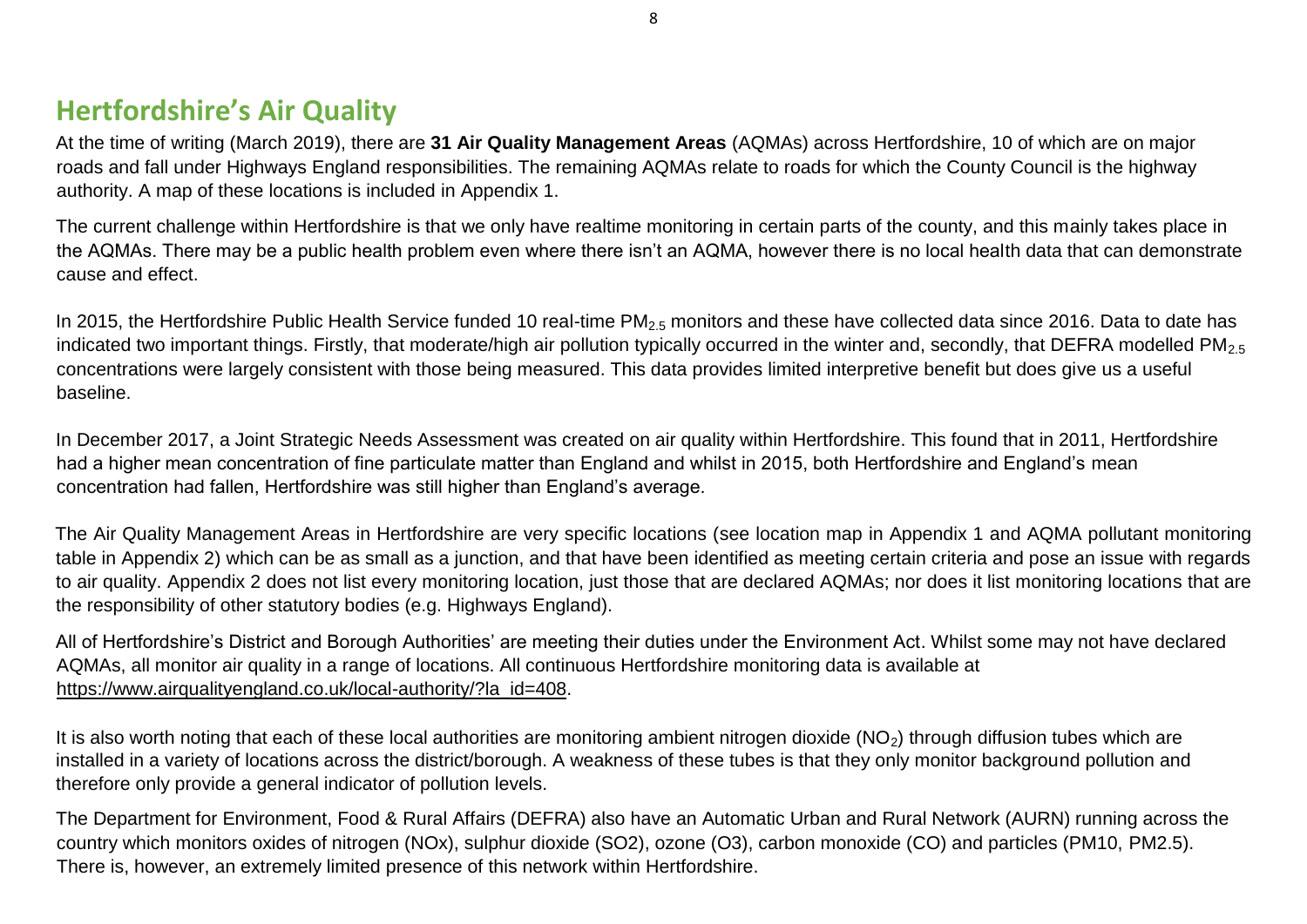9

## **Understanding how County Council activity currently influences air quality**

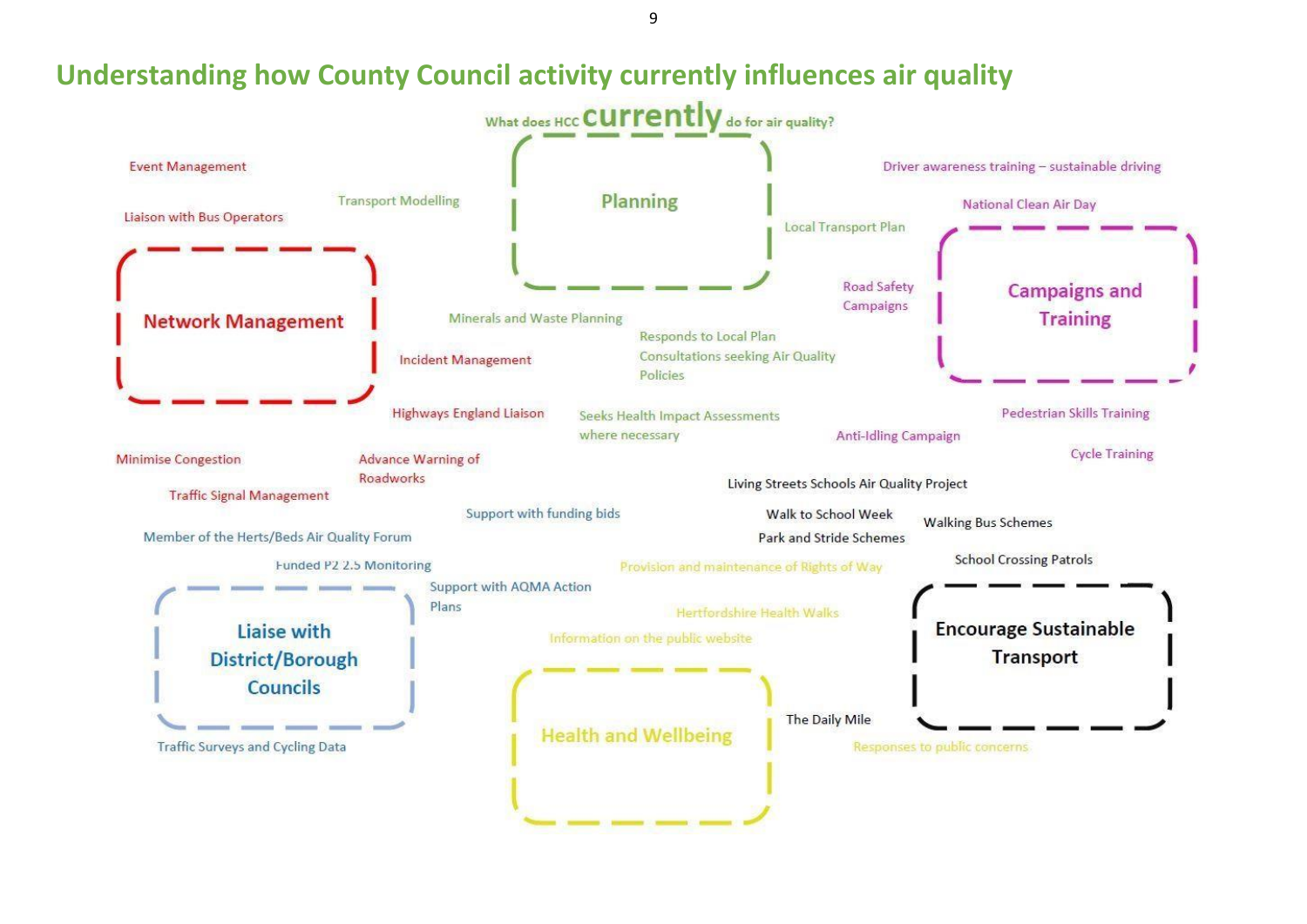10

s and responsibilities Borough Councils, to achieve positive air Borough Councils, to achieve positive air Borough Councils, to achieve positive air Borough Councils, to achieve positive air Borough Councils, to achieve positive air Borough Councils, to achieve positive air Borough Councils, to achieve positive air

#### **Meeting Our Objectives: ownership of air quality within the County Council**

Our Executive Members have asked the County Council to develop a strategic position on air quality, which is corporately owned. The development of the supporting Implementation Plan has been taken forward by a corporate working group, chaired by the Director of Public Health. This group reports progress to the County Council Strategic Management Board, with membership comprising of officers from a variety of departments including Public Health, Highways, Spatial Planning and Property.

The corporate working group, through internal consultation, has developed a set of actions to meet the aims and objectives set out in this document. These are summarised below, with more detail included in the accompanying Implementation Plan

| <b>Action</b>  |                                                                                                                                  | <b>Related objective</b>                                                                                                                                                                                    |
|----------------|----------------------------------------------------------------------------------------------------------------------------------|-------------------------------------------------------------------------------------------------------------------------------------------------------------------------------------------------------------|
|                | <b>Quick Wins</b>                                                                                                                | • To create clear leadership on air quality<br>To ensure that air quality is an integral part of everything that we do                                                                                      |
|                | <b>Establish Roles and Responsibilities</b>                                                                                      | To create clear leadership on air quality<br>To ensure that air quality is an integral part of everything that we do<br>To establish a coherent workstream on air quality, including clarification on role: |
| $\overline{2}$ | Agree Communication pathway with District/Borough Councils                                                                       | To develop a productive relationship with partners, in particular the District and<br>quality outcomes.                                                                                                     |
| 3              | Ensuring we respond to relevant consultations                                                                                    | To create clear leadership on air quality<br>To ensure that air quality is an integral part of everything that we do                                                                                        |
| 4              | Link to Corporate Plan                                                                                                           | To ensure that air quality is an integral part of everything that we do                                                                                                                                     |
| 5a             | Develop a robust evidence base that offers clarity on monitoring<br>and a greater appreciation of data limitations               | To create clear leadership on air quality<br>Gain a stronger understanding of the air quality issues within Hertfordshire                                                                                   |
| 5 <sub>b</sub> | Develop policy position on AQMA data                                                                                             | To develop a productive relationship with partners, in particular the District and<br>quality outcomes.                                                                                                     |
| 5c             | Supporting joint approaches with District and<br>Borough Council's to tackle identified hotspots                                 | To develop a productive relationship with partners, in particular the District and<br>quality outcomes.<br>Gain a stronger understanding of the air quality issues within Hertfordshire                     |
| 6a             | Develop spatial planning Informative Note                                                                                        | To develop a productive relationship with partners, in particular the District and<br>quality outcomes.                                                                                                     |
| 6 <sub>b</sub> | Develop Air Quality Guidance for Minerals and Waste<br>applications                                                              | To ensure that air quality is an integral part of everything that we do                                                                                                                                     |
| $\overline{7}$ | Reduce emissions from County Council fleet vehicles                                                                              | To develop a productive relationship with partners, in particular the District and<br>quality outcomes.                                                                                                     |
| 8a             | Develop public-facing communications                                                                                             | To develop a productive relationship with partners, in particular the District and<br>quality outcomes.                                                                                                     |
| 8b             | Develop information briefings                                                                                                    | Gain a stronger understanding of the air quality issues within Hertfordshire                                                                                                                                |
| 9              | Build air quality considerations into County Council property<br>developments                                                    | To develop a productive relationship with partners, in particular the District and<br>quality outcomes.<br>To ensure that air quality is an integral part of everything that we do<br>$\blacksquare$        |
| 10             | Explore opportunities to tackle poor air quality in the vicinity of<br>schools through policy and behavioural change initiatives | To create clear leadership on air quality<br>To ensure that air quality is an integral part of everything that we do                                                                                        |
| 11             | Keeping in line with national policy                                                                                             | To create clear leadership on air quality                                                                                                                                                                   |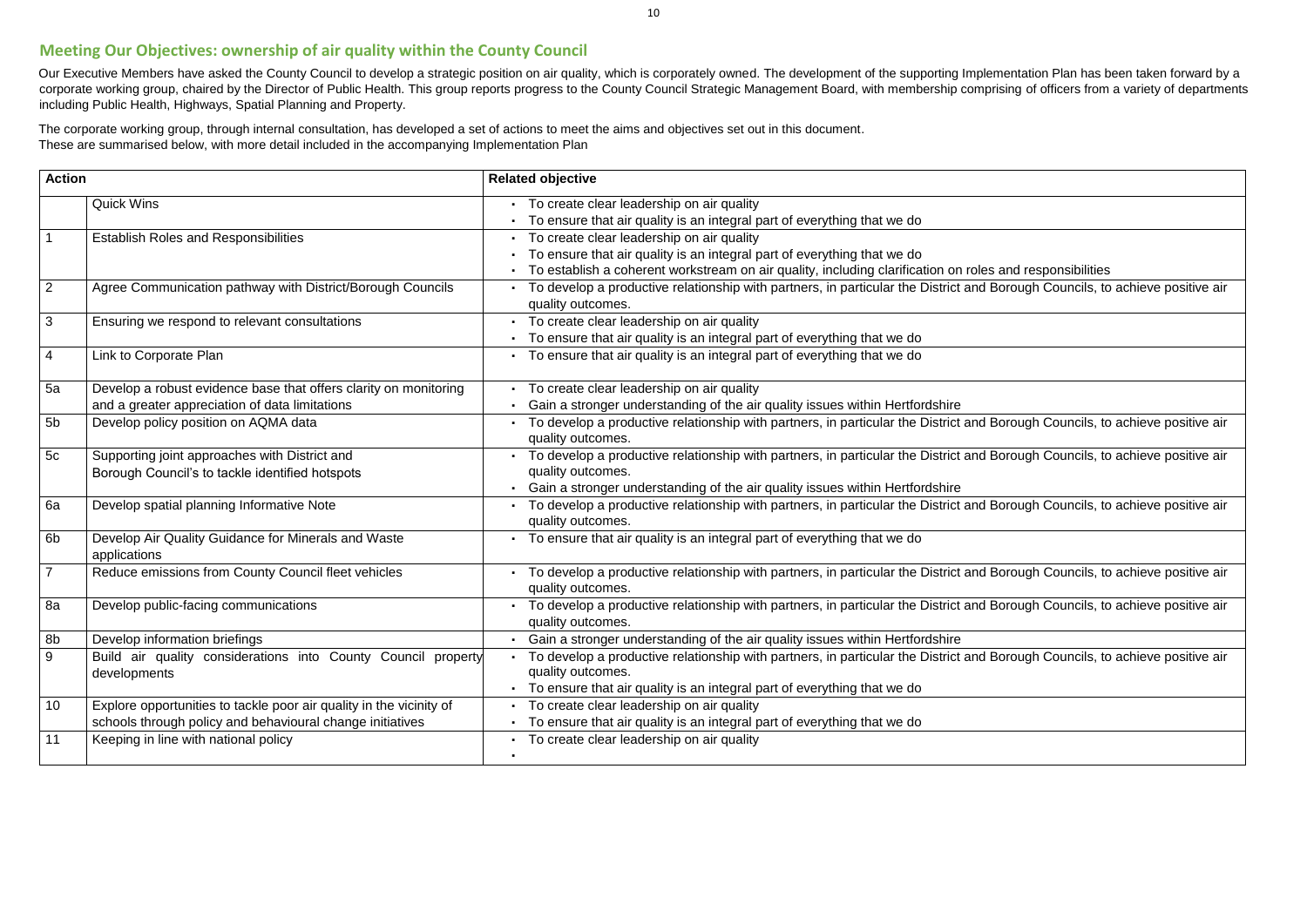**Appendix 1: Air Quality Management Area Locations in Hertfordshire**